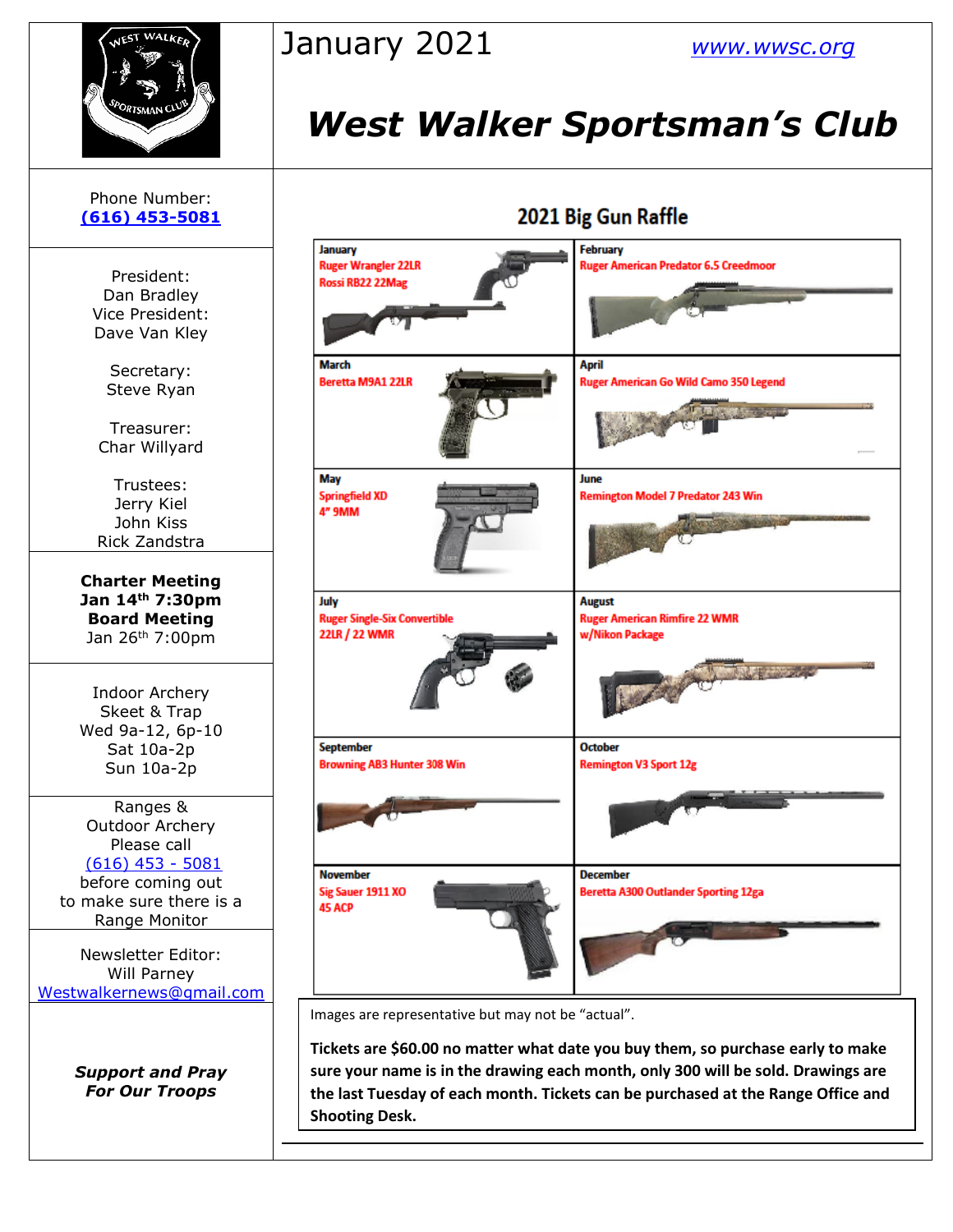



**Indoor Pistol Range will be open again Starting Jan 6th from 4:30 to 7pm No Magnum round No wad cutters \*Masks are required PRACTICE SOCIAL DISTANCEING OF AT LEAST 6 FEET**



# **Winter 2021 Youth Archery**

Given the current COVID-19 surge in Michigan we are pushing back the start of the Youth Archery program to tentatively begin Saturday March 6th for our 8 week winter program. The other instructors and I are monitoring both public health recommendations and WWSC policies to determine if and/or when the Winter 2021 program can be scheduled. I will update the newsletter monthly to keep everyone informed.

Jerry Schondelmayer USA Archery Level 3 NTS Coach 616-836-0025 jerry\_schondelmayer@yahoo.com

## **News from the shotgun Desk**

**Trappers Needed** We have two part time openings for trappers.

Duties include (but are not limited to) opening/closing the trap/skeet/5-stand fields, scoring, and keeping the machines full.

You must be 16 years of age or older to apply for the job. Seniors are welcome as well. The hours would be varied but limited to Saturday & Sunday from 9:30am to 2:30pm and Wednesday nights from 6:00pm to 10:00pm.

\$12 hourly wage

If you are interested, please contact Terry Westedt at 616 842-3036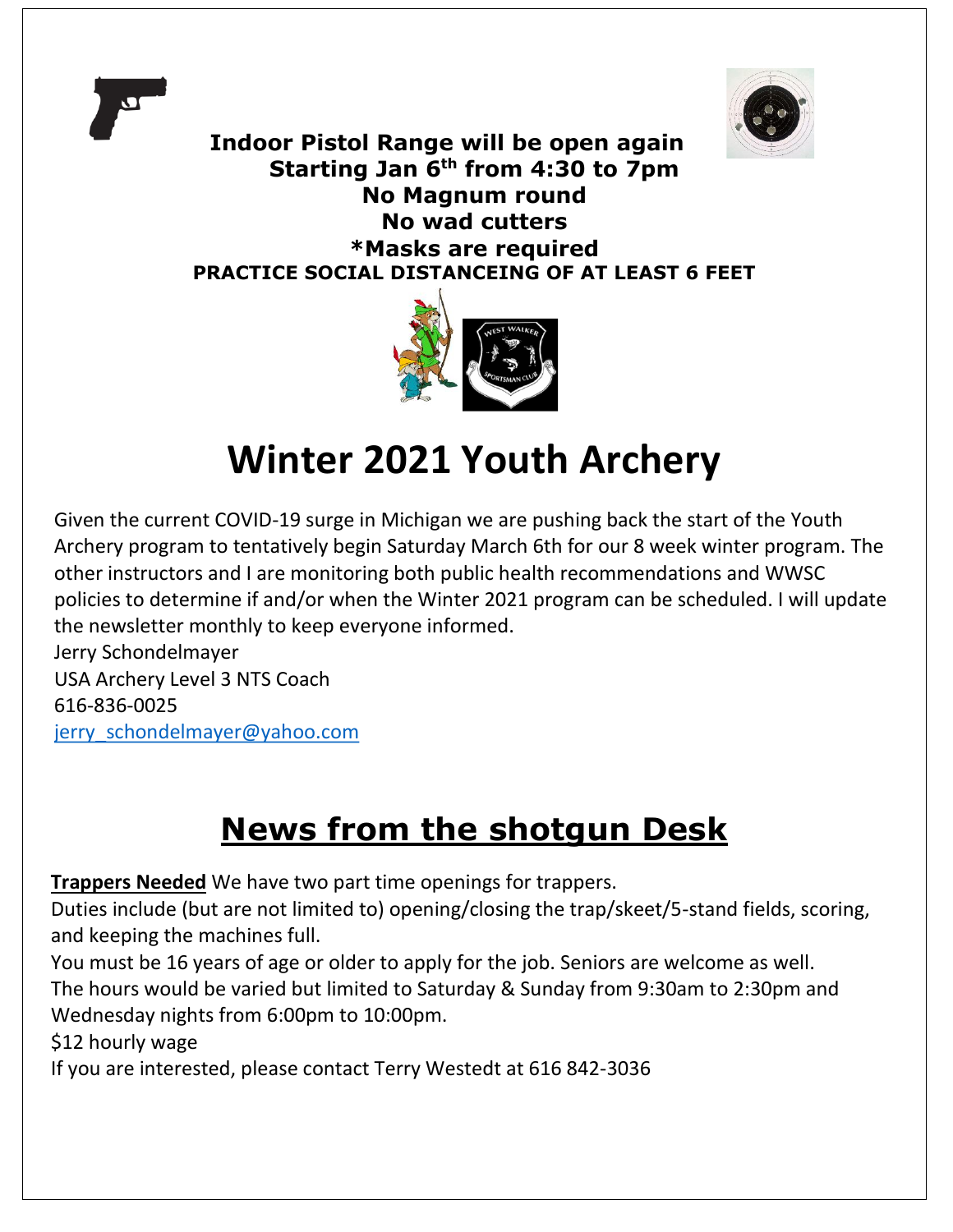The winter league has started, you will need to have 4 rounds completed by January 24. It continues for 12 weeks

The 2021 Winter League; Starts December 12, 2020

4 Rounds shot by Sunday - January 24,2021

12 Weeks - Ends March 21, 2021

5-man Team - Skeet Events -5-man Team - Trap 2-man Team - Skeet, 20 ga. 2-man Team - Skeet Doubles, 50 targets, 6 times 2-man Team - Trap Doubles, 50 targets, 6 times

Get your Teams together. There will be sign-up sheets at the club. If you do not have a Team, sign the sheet and we will make a Team.

League Fees - 1st Event, \$36.00 2nd & over \$21.00

**Shooting** - Regular Line Fees

You must be current each week after January 24, otherwise there will be a 3-bird penalty. You can shoot as far ahead as you want, but NOT behind.



**YOUR PICK: ANY CALIBER** 7 METER OPEN SITES ONLY / 13 METER ADD ON'S ALLOWED **TOTAL OF 200 ROUNDS** FOUR WEEKS 50 ROUNDS EACH YOU WILL SHOOT TEN ROUNDS AT FIVE TARGETS EACH WEEK **WHEN** SATURDAY'S 1:00 pm to 3:00 PM (six dates) January 23rd & 30th February 6th, 13th, 20th, & 27th **WHERE: INDOOR PISTOL RANGE COST: \$10 PER PERSON** PRIZE INFO: Cash prizes will be awarded to 1st, 2nd & 3rd place for handi cap based on 85% and for actual for each distance.

No repeats so 12 people will win, Amount will be determined by number of participants

#### **REGISTRATION INFORMATION**

I will have registration forms for you to fill out when you come and pay your fee. To help me know how many targets to print up I would appreciate an email to indicate your intent to join.

g\_vonderheide@yahoo.com







The Monday Night Archery League starts January 6, 2020 at 6:00pm and ends March 9. That is 10 rounds. The price is \$70.00 for members, Charter Members and kids shoot for half price. You must be a member to shoot in this league. Sign up at the shooting desk or range office.

Call Chris Ferrari at (616)299-4712 if you have any questions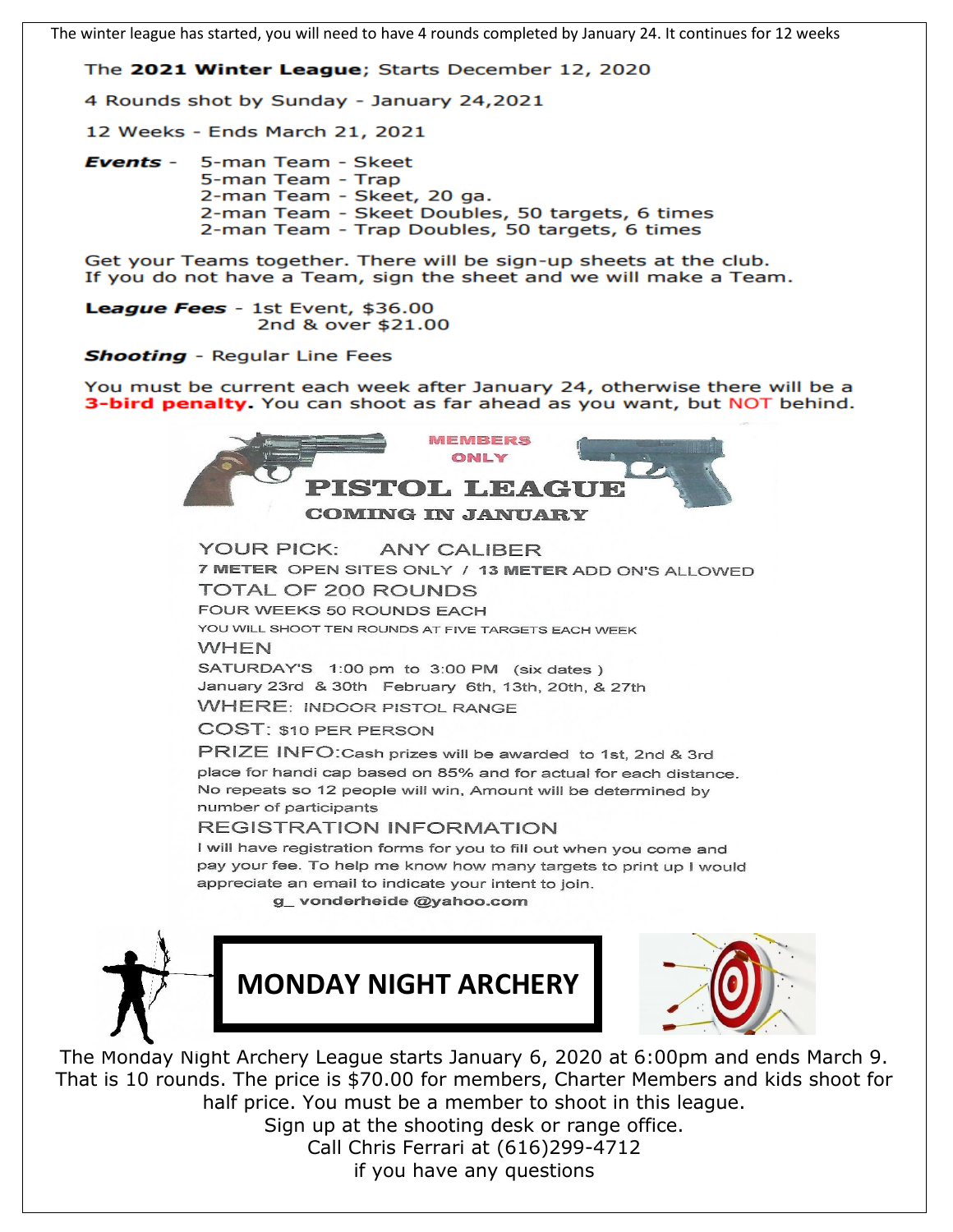### **NEED Volunteers to be trained as Range Monitors**

WWSC is seeking members to serve flexible shifts, typically 4 to 5 % hrs Please contact Jeff Reynolds (616)710 1280 Email; [wwsc.range.monitor@gmail.com](mailto:wwsc.range.monitor@gmail.com) if you are interested

### **Range Monitors receive:**

1% discount toward membership renewal for each hour served  ${60 \text{ hrs}$  served; approximately one shift / month = 60% discount} Personal use of indoor pistol range for serving two or more shifts per month **Call 616-453-5081 to CONFIRM the ranges are open**



**Oct CZ 527 Varmint MTR .223 Rem Russell Russell Axdorff Axamini #256 Nov** Springfield 1911 Range Officer 9mm Mark Roedema #294 **Dec** Remington 1100 Sporting 12ga OR 20gaKu Tim Potter **1988 1988 #168**